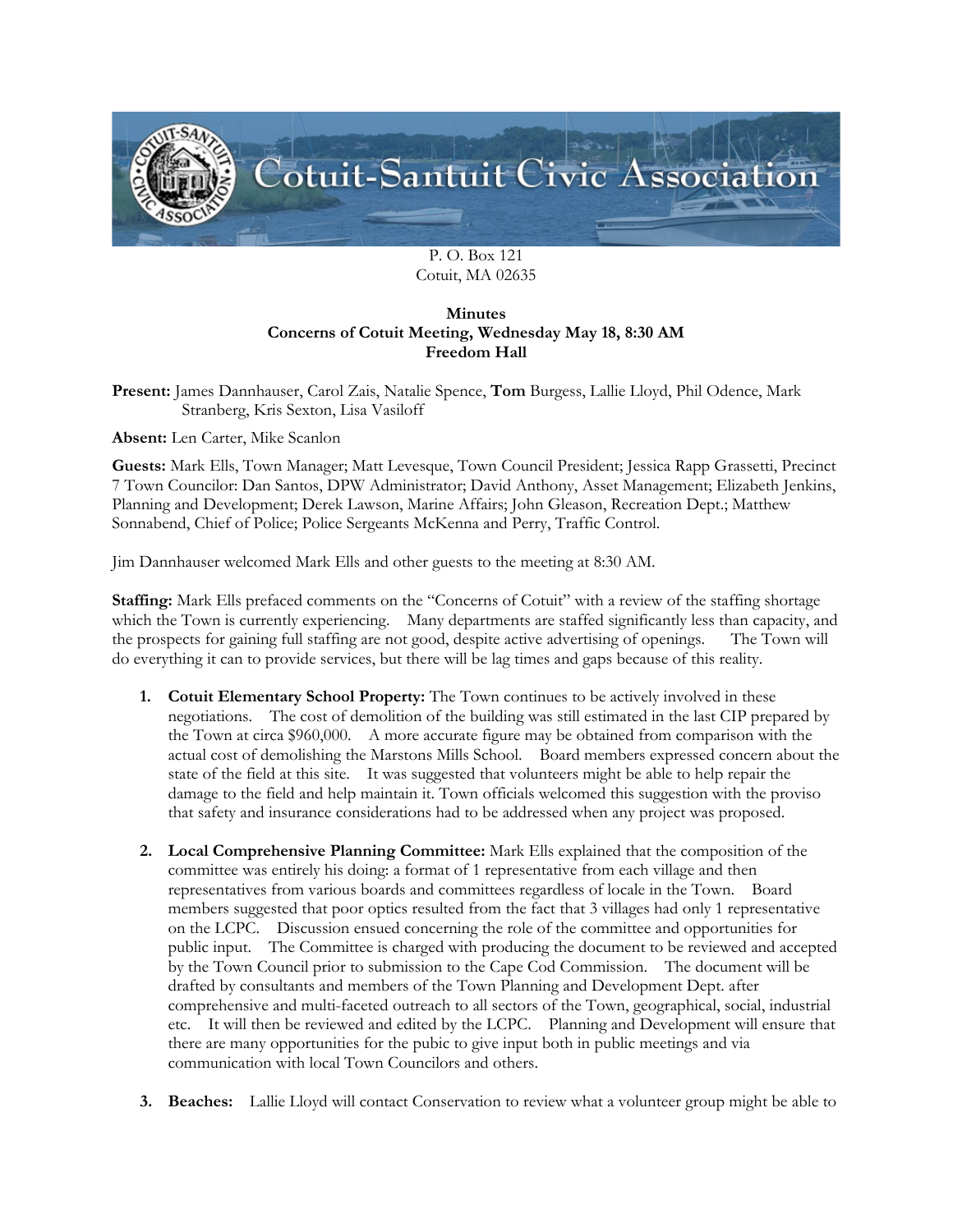do to clear the public beach area of Ropes from unwanted vegetation. Mark Stranberg will form a volunteer plan for Riley's to rake the beach. Dan Santos can provide for removal of the shells as necessary. The Town is undertaking to staff the beaches with lifeguards, but staffing issues are significant in this area despite the fact the Town offers competitive salaries. It is hoped that there will be lifeguards at Loop Beach and a parking attendant, but that will depend on staffing levels achieved. At a minimum, there will be an attendant. It was suggested that signage be added to that existing at Ropes, Town Dock and Loop advising of State restrictions on idling vehicles. Mark Ells asked that the Town DPW take a look at that possibility.

- **4. Town Dock:** Funds are available, and designs are in process to structurally enhance the dock for heavy vehicles. This will go in the next Town CIP. Businesses using the dock have adapted to the presence of the bollard preventing vehicle access and have developed useable workarounds for the time being.
- **5. Traffic and Noise:** New stop signs and crosswalks have helped slow traffic somewhat. Raised crosswalks may come but do present their own traffic problems. Metrics on traffic, speeding, noise etc. are developed through phone calls to the police. The general number for the police is 508-775- 0812. Police are short staffed and required to work over extra terrain; thus, timely communication via phone is t best way to get attention. For other concerns, communication via the Town's website is efficient and should generate a response. Emails to the Town Manager are referred to departments and will generate acknowledgement.
	- **A. Landscaper vehicles:** In cases where these are really a dangerous obstruction, inform the police by phone.
	- **B. Rte. 28/Santuit-Newtown Road:** This is a state project, but the Town is pushing to get this moving, considering the availability of infrastructure funds. Local input and support from the Civic Association is necessary and appreciated. It was also observed that some attention needs to be paid as well to the intersections of Main Street and Route 28.
	- **C. Lowell/Putnam traffic island:** Large vehicles and vehicles with trailers either ignore the signage here or ride up over the southern corner of the island to make a left turn from Lowell onto Putnam. The island is a Veteran's Memorial and cannot be moved. Dan Santos recommends removing the current signage. Board members suggested that simply removing the southern edge of the island somewhat would alleviate the problem. David Anthony and Carol Zais visited the site after the meeting, and David will pass on some ideas for improvement to Dan Santos
	- **D. Sidewalk repair:** This is done as funds and staffing allow. Board members will undertake to notify DPW of areas that need attention in this regard.

**Noise:** Phil Odence presented his review of noise ordinances in other Massachusetts towns and his solicitation of input from other villages in the Town of Barnstable. The primary offenders are leaf blowers. Matt Levesque noted that each village in Barnstable has such a distinct geography and building pattern that finding unanimity on this subject would be difficult. There was some agreement that working locally with neighbors and landscapers might help alleviate the overuse of leaf blowers and other noisy equipment.

- **6. Salt on roads:** Salt is used on Town roads to clear them of snow and provide a bare surface for vehicles, which is the stated goal of the Town. Sand is not used as it bounces off the road and is only useful where snow-packed roads are allowed. Other melting agents than salt cannot be used as they contain nitrogen, which is our major fouling agent. The Town is aware of Cotuit Water District concerns in areas where it presents an impact on wells.
- **7. Private Roads:** The Town undertakes to plow all public ways and provide emergency maintenance